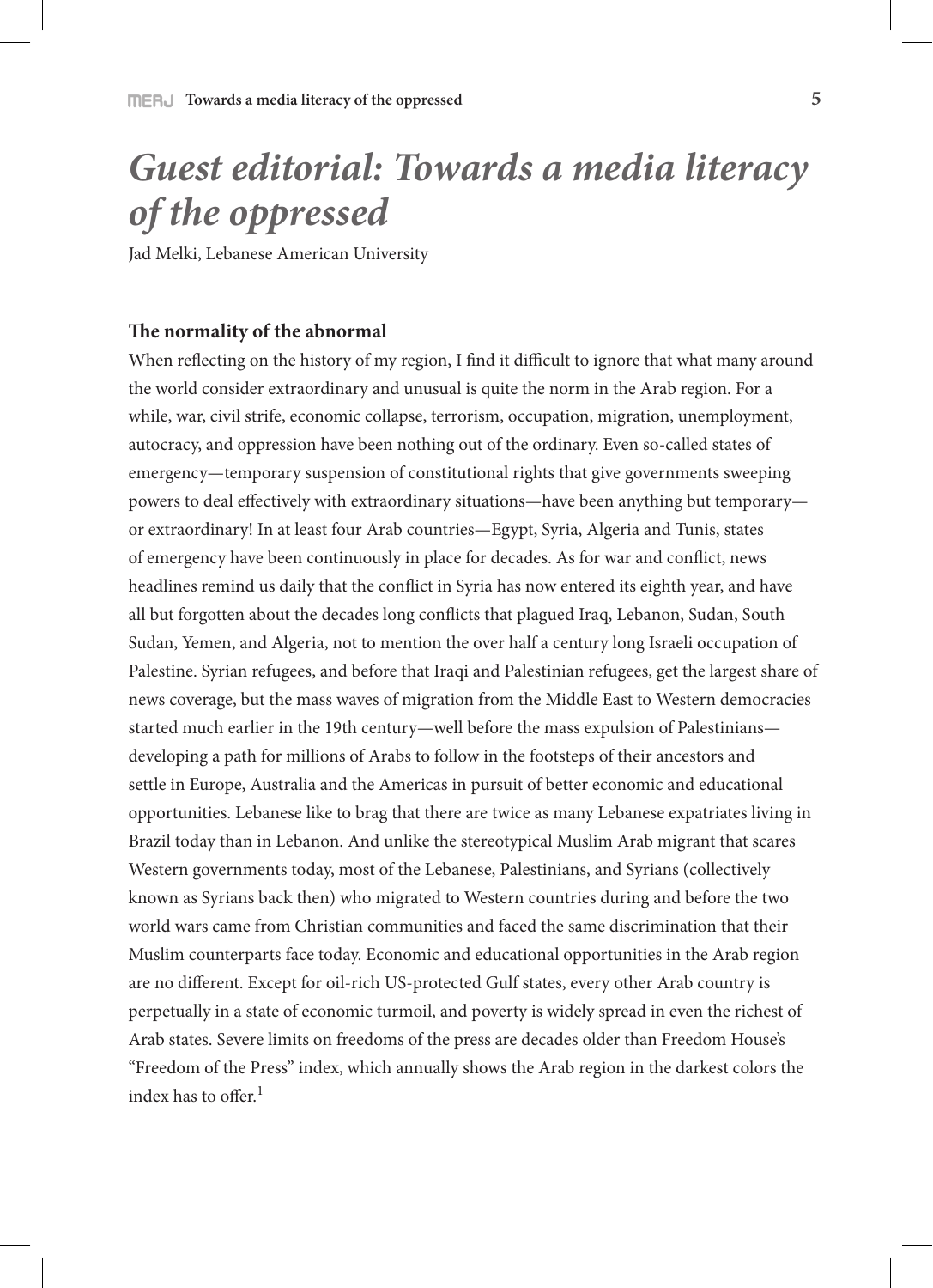#### **A different state of reality**

I often facetiously tell my US- and EU-based colleagues that some emerging media literacy issues they tackle are First World problems that we would love to deal with once we get rid of… say ISIS and dictatorship. While their issues merit the genuine attention of media literacy scholars, it's hard to see them as priorities in our context. But this is not necessarily unique to the Arab region, as many colleagues from Latin America, South and South-East Asia and other regions—not to mention minorities living in rich countries—remind me.

So, when it comes to promoting and developing media literacy in the Arab region, one is faced with some dilemmas. The most advanced media literacy curricula and scholarship have historically developed in relatively stable Western democracies with defined economies and political cultures and largely addressed these societies' problems. Up until recently, rarely has media literacy dealt with other contexts, particularly fragile states that are experiencing chronic conflict, terrorism, war, migration, occupation, and a constant state of economic turmoil. Therefore, importing Western media literacy curricula and pouring them into the containers of Arab universities *en masse* will guarantee failure and the branding of media literacy as another strand of Western cultural colonialism, if not conspiracy. But rejecting the decades of advancement in media literacy, just because they developed in the West, and starting from zero in a region that never knew the term before 2009, is also unrealistic and inefficient.

Then, how do we reinvent a conception of media literacy for a particularly distinct state of reality? What name could we offer that is not too limiting geographically, not too broad to be meaningless, and yet something theoretically operational, practically implementable, and lasting beyond a slogan? A media literacy "for the rest of the world" is too broad. A media literacy for the "Arab world" is too geographically and ethnically limiting and lumps up all Arab countries and groups together ignoring the vast differences between them—essentially recreating an Orientalist frame. A media literacy of war and conflict excludes many issues not necessarily related to war, such as economic instability, autocracy, and economic-based migration and oppression. A media literacy of the Third World, developing world, or countries in transition—aside from it being Western centric—assumes we are moving in the right direction towards becoming a developed country—as defined by dominant global powers. Lately "vulnerable states" has become a common term in political discourse. However, a media literacy of vulnerable states or even of "autocracies" focuses on the political and economic systems while it de-emphasizes culture, ignores external influences, and assumes autocracy is constant. On the other hand, a "postcolonial media literacy" sounds attractive but only partially fitting with the needs of a movement that pushes pedagogy beyond the fences of literary criticism and into the applied activism and social movement arena and towards building a better future and struggling for social justice. A postcolonial frame risks indulging in isolated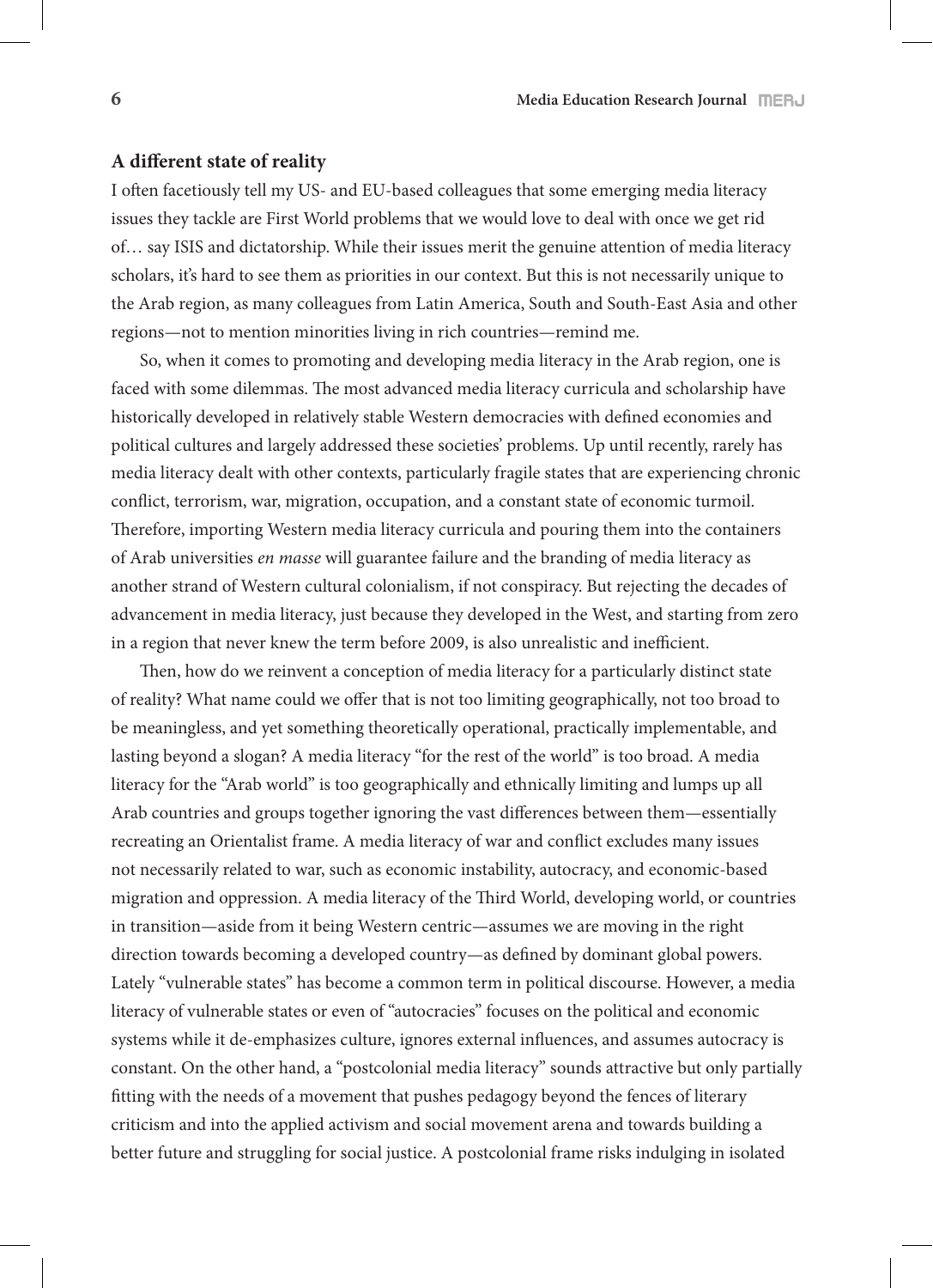ivory-tower thinking sometimes even devoid of praxis and overemphasizing external and historic factors—often being fixated on blaming the "West" and pitting "us" as "their" victims in perpetuity, while ignoring internal ills and underestimating the emancipatory potential of local communities. It also creates a false sense of accomplishment that accompanies the conclusion of a purely academic critique, often too inaccessible and sometimes too removed from the realities of local communities.

Very closely stands an approach more useful for this purpose, consistent with pedagogical thinking, rich with theoretical complexity, sufficiently pragmatic, and refreshingly egalitarian. Paulo Freire's *Pedagogy of the Oppressed* offers an emancipatory form of education that focuses the energy on praxis and ties it to local priorities.

The pedagogy of the oppressed, as a humanist and libertarian pedagogy, has two distinct stages. In the first, the oppressed unveil the world of oppression and through the praxis commit themselves to its transformation. In the second stage, in which the reality of oppression has already been transformed, this pedagogy ceases to belong to the oppressed and becomes a pedagogy of all people in the process of permanent liberation<sup>2</sup>

A *Media Literacy of the Oppressed* offers enough flexibility and broadness yet focuses on a certain human condition. It examines external and internal problems, is simultaneously political, cultural, economic, and historical, as well as encompassing diverse factors and groups, be it gender, race, sexuality, religion, nationality, etc. Most importantly, a media literacy of the oppressed grounds itself organically in the present and the local, orients its sight to the future, and offers hope, direction and path. More than a state of being, it is a methodical struggle for transformation and liberation in a truly participatory and democratic fashion. It doesn't obsess with attacking oppressors but sets as the greatest task of the oppressed "to liberate themselves and their oppressors."<sup>3</sup> It is a humanistic approach to "education as the practice of freedom."<sup>4</sup>

A media literacy of the oppressed reframes existing concepts and competencies, engages local communities in the reinvention of media literacy, integrates media literacy critical reading and writing/production as well as participatory activism, prioritizes problems of the oppressed communities, and introduces new concepts and issues that address these communities and enriches media literacy as a whole. It critiques and simultaneously borrows from the external. It roots itself in the local without being blind to indigenous problems. It struggles for freedom and social justice at the level of the local as well as the global.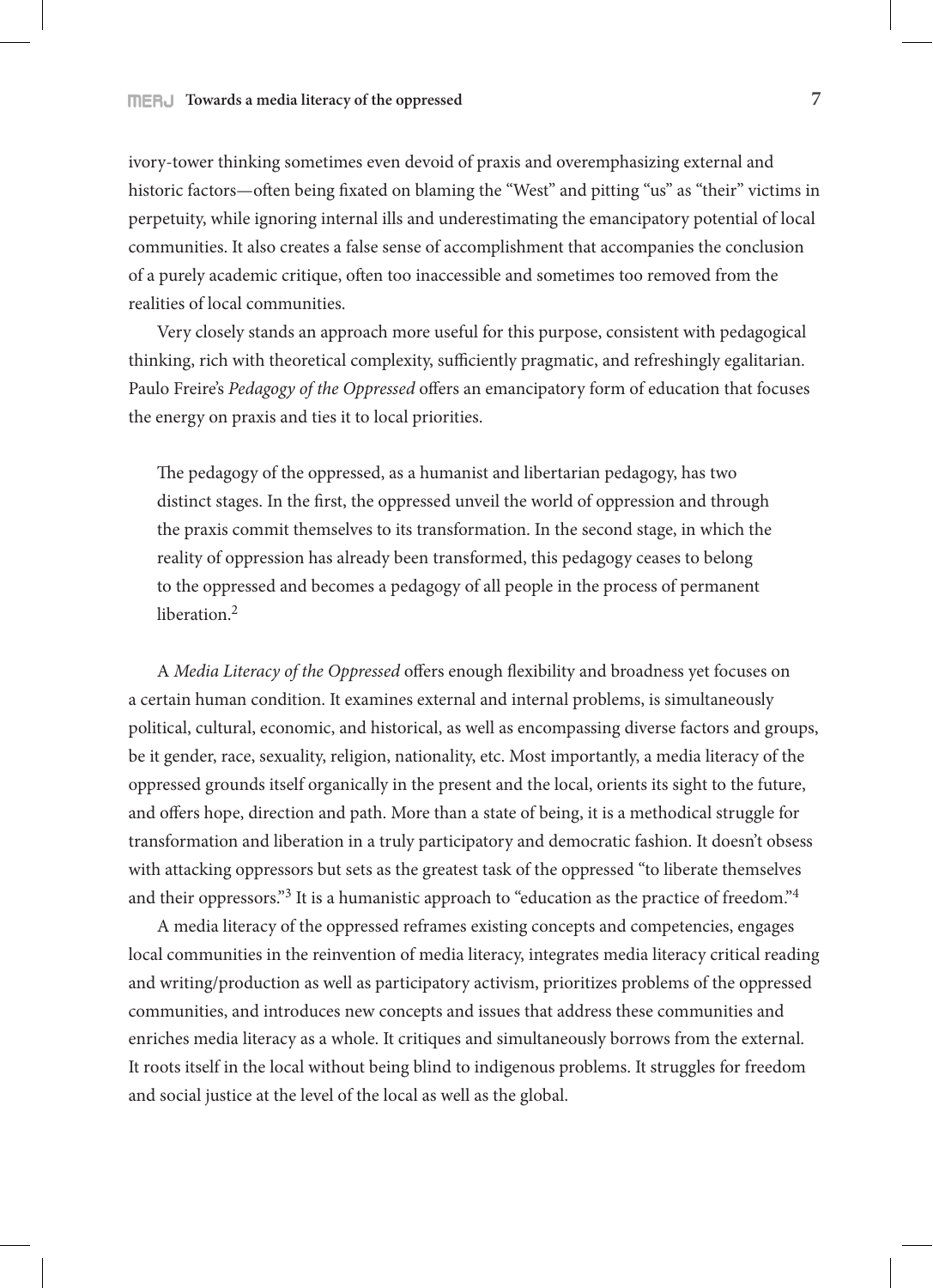#### **Repurposing, reframing and reinventing media literacy**

Media literacy evolved in countries where the political paradigm is plotted along a one dimensional left-middle-right political spectrum, and where media literacy is often assumed (accused?) to be liberally biased. Some media literacy scholars would also advocate positioning it as a counter force against neoliberalism. That may work well in these contexts. However, in many Arab counties, such paradigm is too simplistic and misleading. In Lebanon, for instance, a sectarian political party that represents a religious minority and is led by a feudal family calls itself the Progressive Socialist Party. Other examples in the same country abound. Many of these political groups are the direct outcomes of postcolonial Arab states and continue to get their protection from external powers and ensure their wealth and continuity from internal political, economic and cultural arrangements. A media literacy of the oppressed would better be positioned as a liberating movement by critiquing post-colonialism and its oppressive internal and external forces, as well as constructing counter narratives and authentic political and cultural projects that serve and empower the local communities. These include changing discriminatory laws that help maintain the status quo, inventing new economic opportunities that empower local communities, and inspiring new forms of knowledge that reach diverse local communities.

Media literacy has often dealt with civic engagement and promoted the practice of democratic rights through voting, freedom of expression, and political participation. A media literacy of the oppressed extends this concept to help communities maneuver autocracies and 'Anocracies'—states that are part democratic and part autocratic, characterized by instability and are often susceptible to outbreaks in conflict and abrupt and violent change in leadership. A media literacy of the oppressed prepares citizens and communities in these countries for handling peak moments of media incitement and safely maneuvering narrow margins of freedom, while understanding that silence and inaction amounts to consent. Several Arab countries, such as Jordan and Egypt, are ruled by autocratic regimes but also have some form of elections (that albeit serve the status-quo) and narrow margins of press freedoms and dynamic emerging youth movements. How can media literacy empower these youth activists to transform their lives and increase the margins of freedom without necessarily plunging their countries into civil strife?

One of the most common lessons in media literacy curricula focuses on the political economy of media and the concentration in ownership of the industry. But such conceptions of political economy emerged in Capitalist societies with defined characteristics. A media literacy of the oppressed would redefine such concepts to better address different capitalist and non-capitalist economic systems. For instance, Lebanon's unrestrained capitalist economy is rooted in its sectarian and clientelist system, and its media are largely bankrolled by local and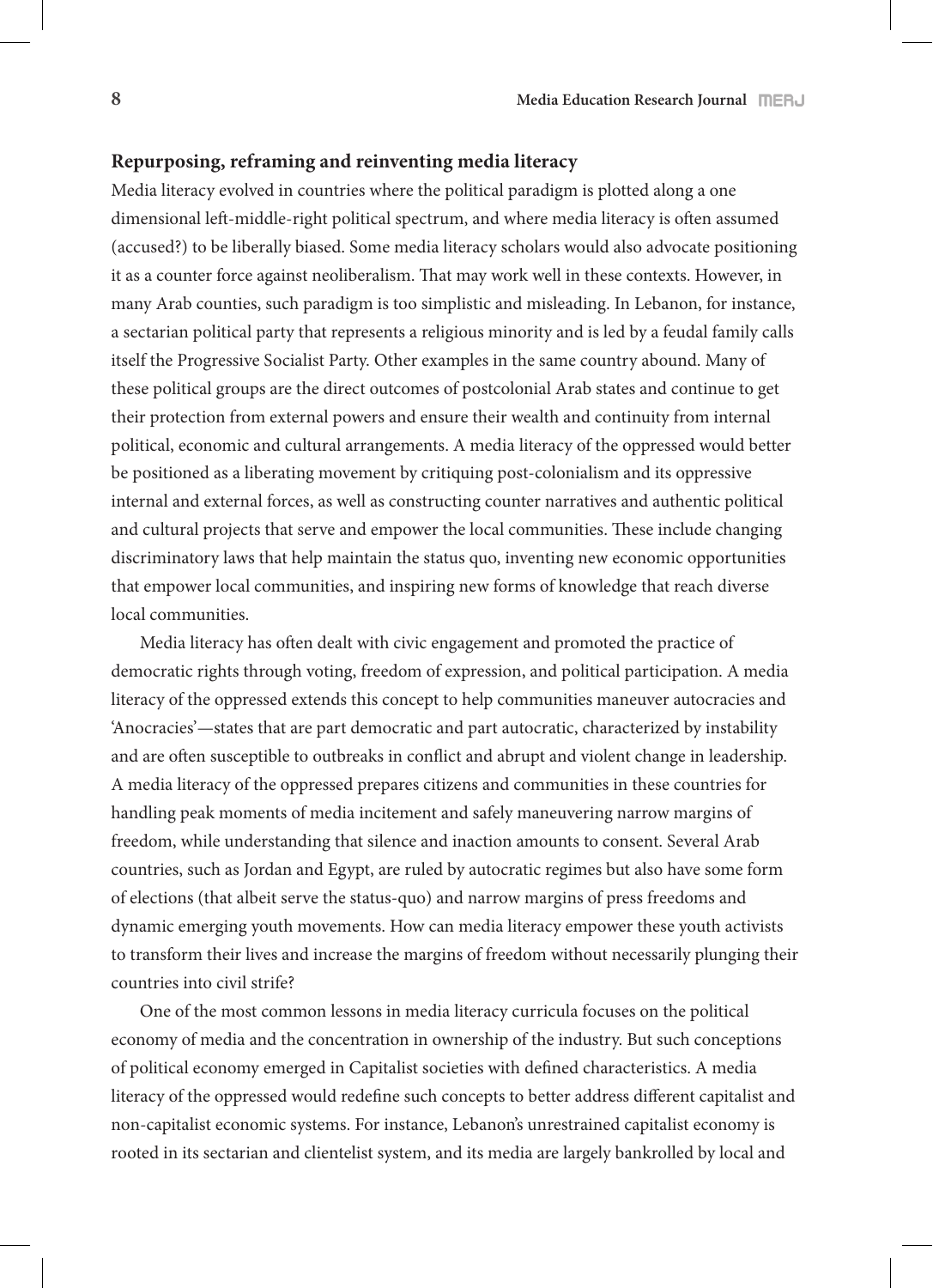regional hegemonic powers. Syria's war economy imposes military ownership on its media, which thereby creates ephemeral media institutions that ebb and flow with the victories and defeats of their military patrons. Oil-dependent Arab Gulf economies use their wealth to ensure near complete hegemonic dominance over the Arab media systems, including internet service providers, mobile operators and satellite services. Simultaneously, Western media concentrations continue to be relevant in this context, as many Arab youth avidly consume Western, especially US, media.<sup>5</sup> Since 2013, we have been using a recycled media literacy assignment developed with US colleagues that focuses on media ownership concentration. It asks students to randomly select a sample from their music library, research the label owners, and figure out the proportion of major label companies compared to independent labels they listen to. Unsurprisingly, in the US most students conclude that the majority of their music is owed by one of the three major labels (Universal, Sony and Warner….). However, we were surprised to also find out that most Arab students reach the same conclusion about their music library.<sup>6</sup>

Typical media literacy curricula cover media stereotypes and racism, and some have included references to Edward Said's Orientalism when it comes to representations of the Arab world. Such curricula, while still valid in any context, tend to focus on external stereotyping and racism, and somewhat neglect internal forms of racism and stereotypes (and self-stereotyping) and exclude important forms of discrimination based on religion and sect. Despite often criticizing hegemonic Western media for the racist and stereotypical representations of Arabs, Middle Easterners and Muslims, Arab media themselves offer a plethora of discriminatory practices against local minorities and foreign laborers. Some Arab media symbolically annihilate their own minorities and tolerate sectarian hate speech, homophobia, sexism, racism, and anti-Semitism. Even media in relatively pluralistic countries, such as Lebanon, tend to collectively create more divisions and a fractured public sphere, rather than offer a pluralistically diverse picture.

Although today many around the world advocate for religious tolerance and understanding, such calls tend to focus on how the West can better understand Islam. From an inside Arab perspective, there is plenty of ignorance of religious beliefs to go around internally. Many local Arab Christians and Muslims (and others) are ignorant about each other's beliefs and religions, and even people from the same religion have very limited understanding of other sects (e.g. Sunnis and Shia, Maronites and Orthodox, Alawites and Druze, etc.)—which offers rich opportunities for corrupt political manipulation and identity politics. As the educational system has shied away from addressing this sensitive issue, media literacy can offer an effective framework to achieve higher religious literacy, locally and in the long term globally.

A media literacy of the oppressed will be cognizant of the individualist philosophy that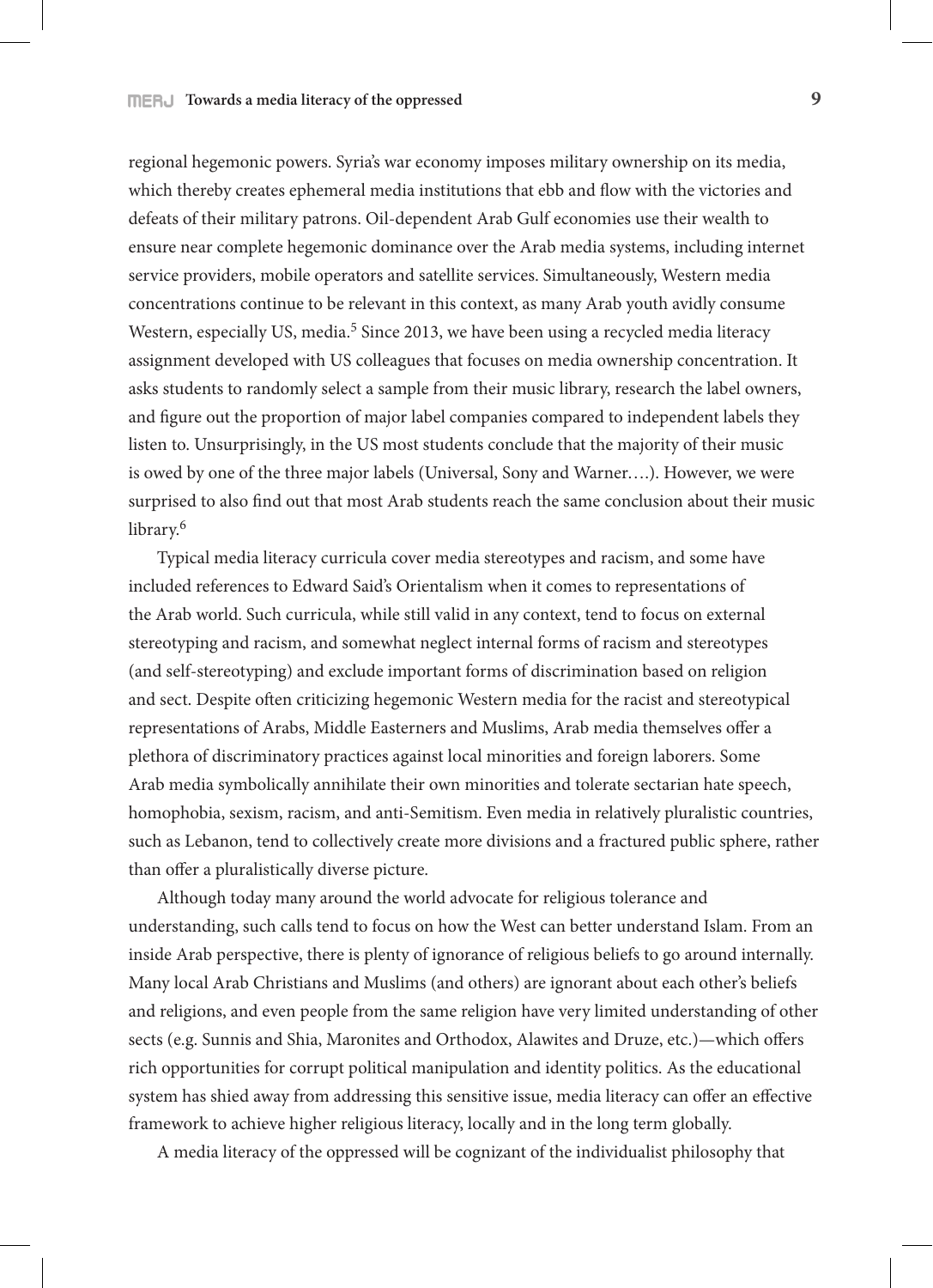dominates Western media literacy pedagogies, compared to a communitarian philosophy that emphasizes empowering communities. Such an approach would acknowledge shared collective memory, common grievances, and group identities. Take for instance the Saix-Picot agreement and the Balfour Declaration and their role in creating the modern map of the Middle East and subsequently its chronic problems. This includes historical massacres between local communities in the Levant, which continue to fuel sectarian hatred and civil strife, as well as nationalistic ideologies (e.g. Pan-Arab, Pan-Syrian), separatist aspirations of minorities (e.g. Kurds), and independence, decolonization, and liberation efforts (e.g. Palestinians).

Such a conception also critiques the individualist post-feminist rhetoric and emphasizes a communal feminism that reframes women's rights and gender equality from a local perspective, but without neglecting the external pressure of cultural production mechanisms that impose a sexually objectified and Westernized stereotype of women in visual culture. And instead of the Islamophobic discussion about the Hijab, a more sophisticated debate will prevail about the complexity of such cultural attire in objectifying women—when imposed to hide women's sexuality—while simultaneously liberating them from the modern obsession with physical sexual—beauty and image. Similarly, topics that are often addressed in the typical Orientalist manner, such as honor killing and child marriage, will be afforded a more authentic analysis to understand the legal, cultural, economic and religious dimensions that enable them.

Given the aforementioned condition of perpetual war and the strong relationship between modern warfare and media, a media literacy of the oppressed must carve a large space for research and teaching about war and conflict, especially the symbiotic relationship between media and terrorism. Questions in this area abound. How do non-state actors, such as ISIS, use media/terrorism to gain exposure and credibility and recruit supporters?7 What implications does this have on the work of journalists, activists, and citizens? What media literacy tools and competencies can we use to counter such forms of violent extremism, youth radicalization, fundamentalist recruitment efforts, and cultural polarization? Moreover, how can we understand populism and demagoguery, which have recently swept Western democracies, within the context of authoritarianism, violent extremism, and non-state actors?

Similarly, a media literacy of the oppressed must address the chronic situation of refugees and people living under war conditions. Media literacy scholars must help guide the millions of dollars and hours invested in helping refugees by conducting research aimed at empowering these communities with digital competencies and critical media literacies. Outdated research and misconceptions about refugees is causing the misplacement of help aimed at the displaced. International aid and development money continues to focus on radio and print media when research shows that refugees have better access to Satellite TV and internet over mobile.8 Representation of refugees in international and local media is another pressing matter. While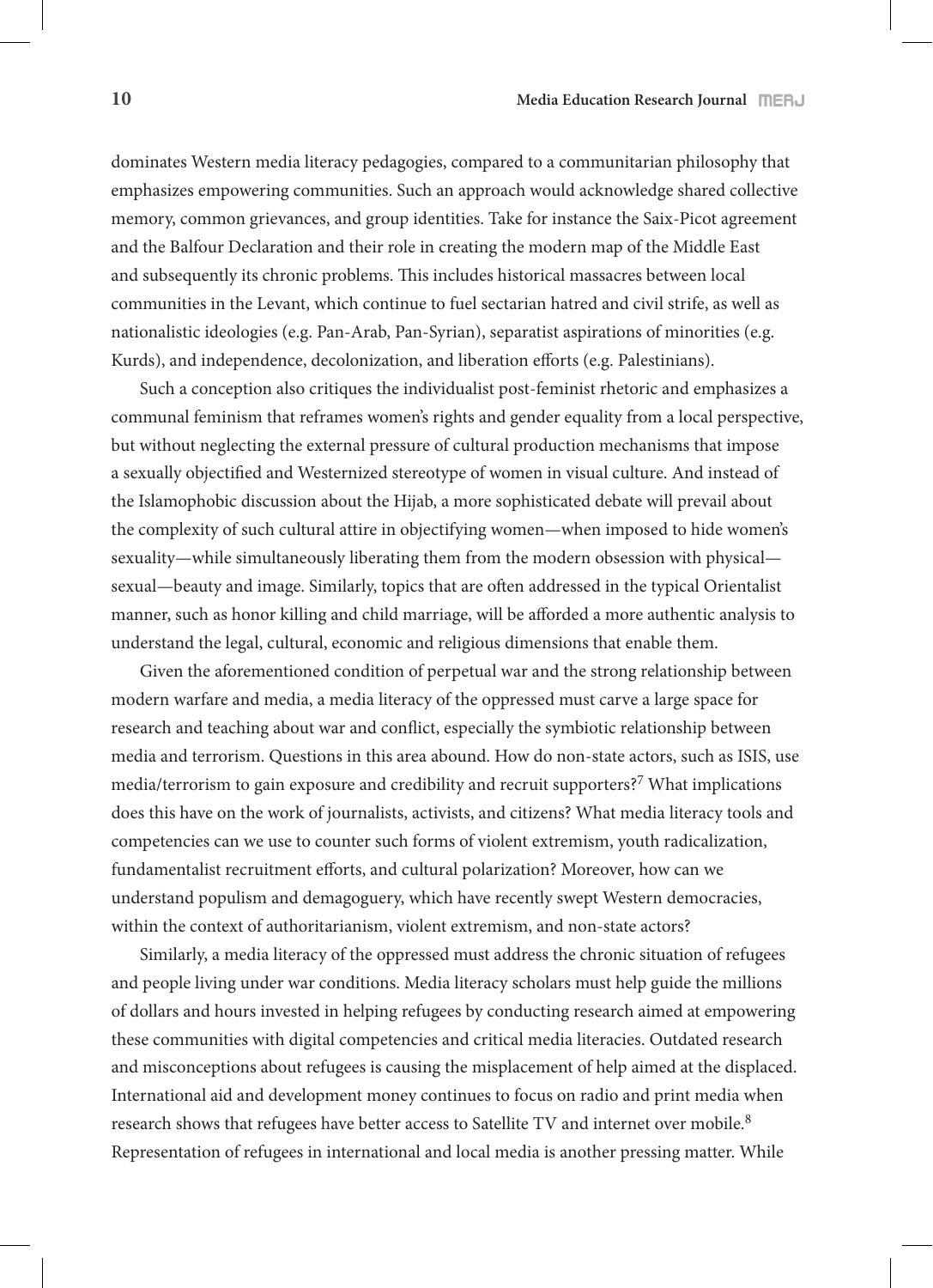racist representation of refugees in mainstream global media and online is ubiquitous, studying and critiquing it by local Arab communities keeps this as an external and distant problem, when there are plenty of local examples of racism based on internal prejudices and sectarian stereotypes of refugees. Internal hate speech directed at Syrian and Palestinian refugees in Lebanon, for instance, is based mainly on religious sectarianism.

It's not sufficient in the context of the oppressed to stop at critical reading and analysis of media. A media literacy of the oppressed is misguided without praxis. Digital competencies for inhabitants, especially those living in conflict zones, should go hand-in-hand with the critical skills. Furthermore, civic engagement and activism become key to media literacy education, as the pedagogies of the oppressed can't be neutral. Training on digital tools within the context of activism must be adjusted to the needs of the locale. More importantly, approaches to teaching these tools should aim to create a spirit of self-sufficiency, where the trainees are capable of learning, applying and later teaching new tools and concepts independently.

Special care should be applied in post-conflict and transition states, where balancing pluralism and political stability of weak states is important, in order not to fall back into autocratic tendencies. As such, a pedagogy of the oppressed approach will lead to the instigation of media literate communities as the fifth estate, monitoring the pluralist media, which may abuse their privileges and freedom, and acting as a deterrent to the authoritarian tendencies of post-conflict governments. It will also help minority communities who have little access to established media to engage in the national and international discussions by effectively communicating their views and interests, instead of having to resort to violent means to gain attention—which sometimes tends to be terrorist acts that vie for media exposure. As an added value these same communities can help counter fundamentalist, extremist, and radicalized rhetoric and provide alternative narratives that avoid plunging their communities back into civil strife. The aim is to build media literate, digitally capable, civically engaged and politically active communities, capable of mediating between the needs for political stability and safety, and the advantages of pluralism, diversity and freedom of expression.

Overall, the mightiest challenge remains to develop such media literacy where it doesn't exist, and in these contexts a media literacy of the oppressed approach ensures that the seeds of such efforts are rooted in firm local grounds and not simply imported as external ideas that cannot grow and flourish among local communities. Practically, this means starting with building capacity using established external curricula, research and experts, when local curricula and experts don't exist. But then moving quickly towards growing locally rooted, organically developed, and contextually relevant media literacy programs.

The Media and Digital Literacy Academy of Beirut (MDLAB) is an exploratory example of such effort.9 Just a few years ago, there were only two elite private universities in the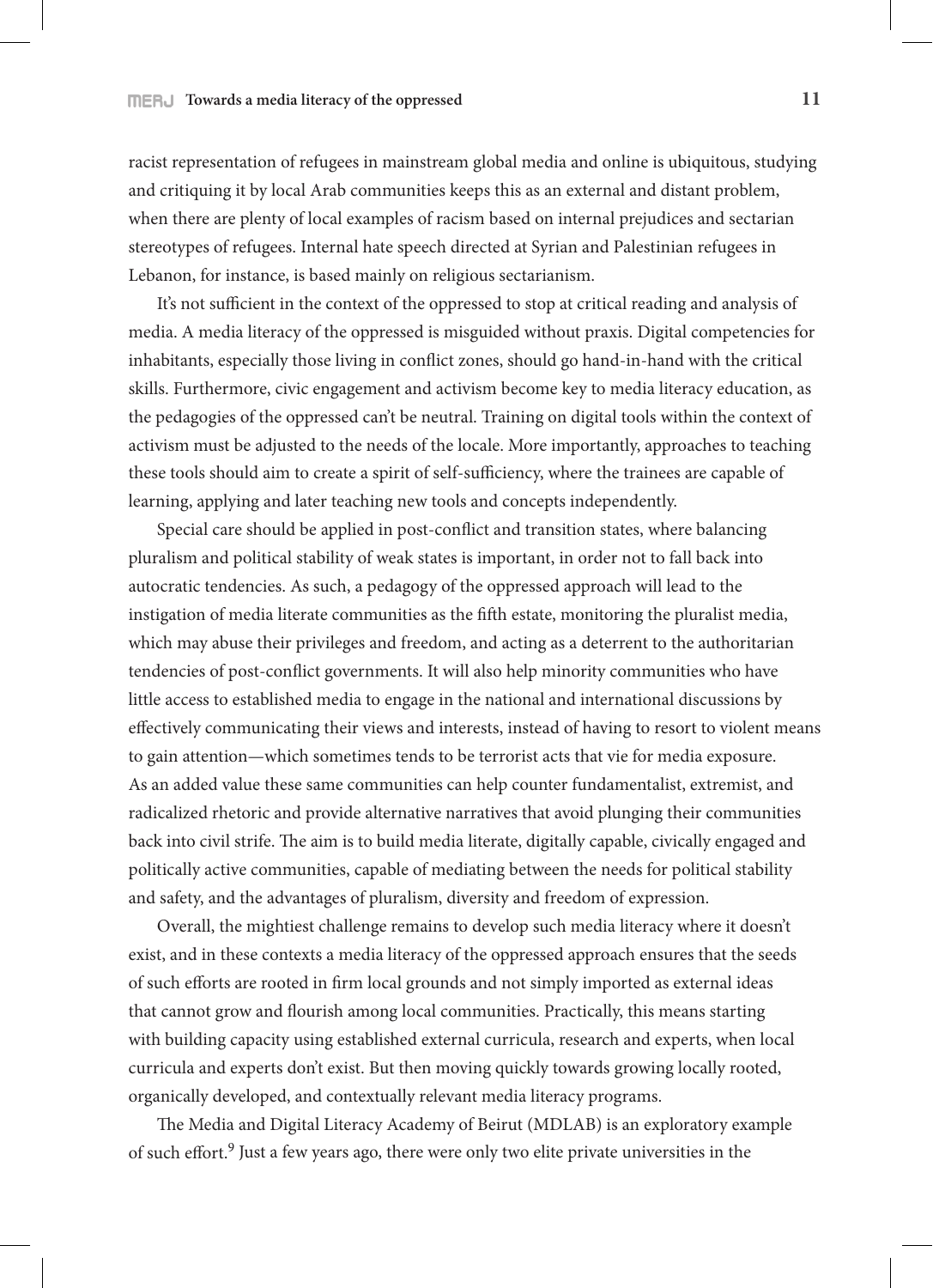Arab world that taught (predominantly Western) media literacy. Founded and led by local media literacy educators and students, MDLAB started with establishing annual intensive workshops. The first stage relied on the help of international colleagues committed to this form of teaching, especially participants of the Salzburg Academy on Media and Global Change, but also on passionate scholars from local Arab universities. At every opportunity, it engaged local scholars, students, activists, journalists and other participants in discussions about the priorities, approaches, and methods of media literacy that serve their communities and interests. Year-round, it helped local students, academics, activists and journalists independently develop syllabi and lesson plans, establish research agendas, manoeuver tedious bureaucracies of Arab educational systems,<sup>10</sup> promote the advantages of media literacy education in schools, universities and civil society organizations, and build awareness of its importance across society. The academy essentially (and unknowingly) followed Freire's two stages: First, local advocates of media literacy unveiled limits of existing curricula and through the praxis committed themselves to its transformation, and in the second stage, participants of MDLAB who reinvented their own media literacy curricula, lessons, and plans, independently implemented them in their communities for their authentic interests, and then led the development, reinvention, and spread of this liberating pedagogy. Today, over 30 Arab universities and a dozen schools offer various media literacy courses and modules, and many activists conduct regular workshops in their communities.<sup>11</sup> Vibrant networks of Arab media literacy educators and activists operate independently in their own countries, organizing conferences and workshops, and producing MA and PhD theses focused on media literacy. Several national media literacy initiatives have also emerged, as a result, including in Jordan, Iraq, Lebanon, Qatar, and Kuwait.

The road ahead is still long and thorny before a true media literacy of liberation effectively help effect real and significant change in Arab societies. Ideas also remain tentative, a work in progress, and need further elaboration and rigorous methodology. Much of what we've done has been learning from trial and (a plethora of) error, and building on experience and knowledge we garnered predominantly from Western education and texts, but most importantly garnering ideas from the people who stand to benefit the most from it—an essential step in building a pedagogy of liberation.

## **Editorial note:**

This issue of the *Media Education Research Journal*, reflects the wide and varied scope – and the current state-of-play – of media literacy research across our international community of scholars and practitioners. We are pleased to feature articles in this edition on the use of digital media in Italian classrooms, as well as pedagogies of social justice and a critique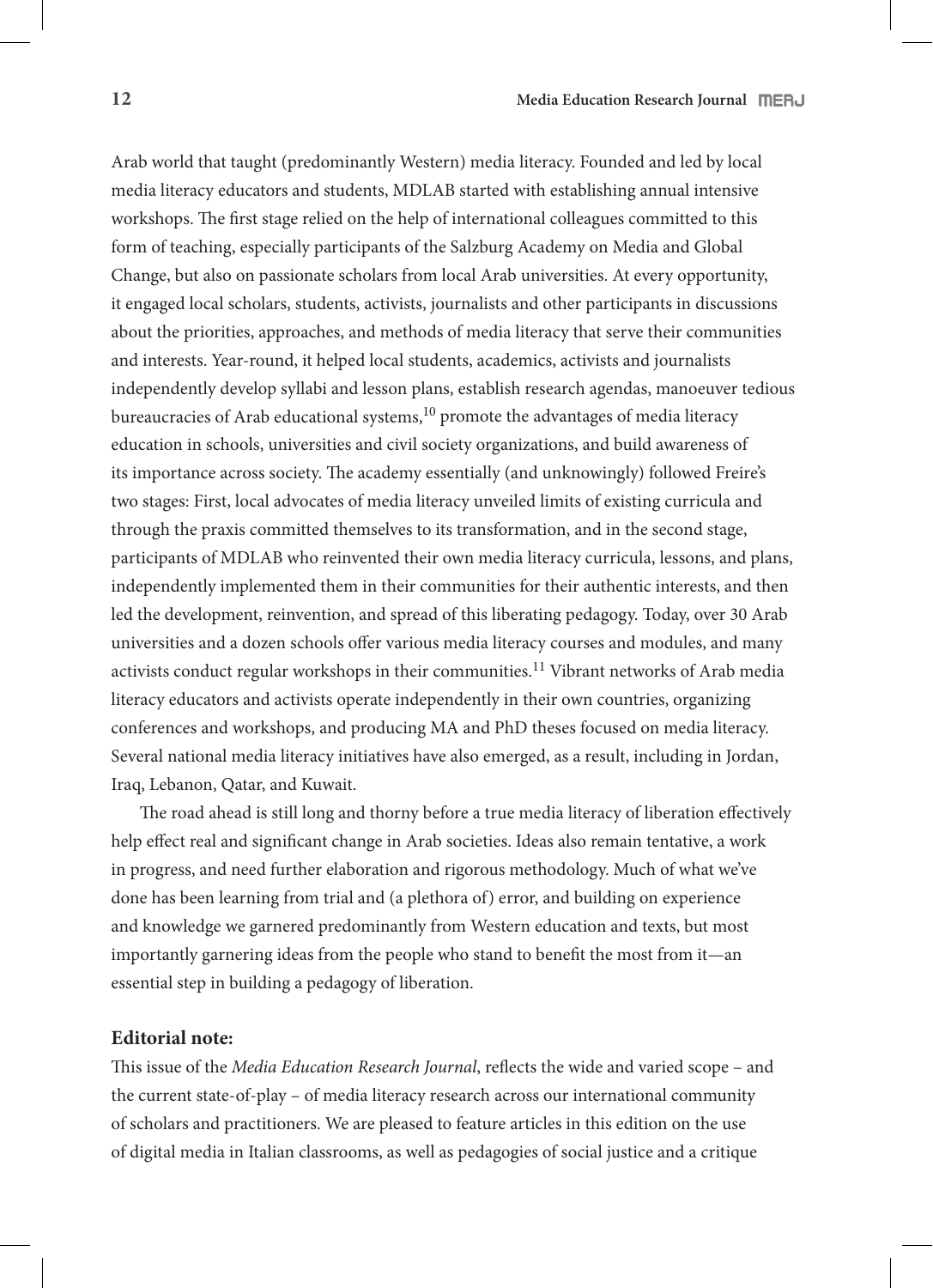of current media literacy thinking from the perspective of interactive documentary, in UK Higher Education. From the US, a study examines how music and multimedia can support the development of literacy skills in bi-lingual students. Additionally, we present work which revisits Roland Barthes, via photo-journalism and a meditation on research ethics when working with vulnerable research participants. Our research forum piece this issue examines how social media can be a means to build current affairs engagement in students. Finally, we have two book reviews: Caliandro Gandini's *Qualitative Research in Digital Environments*; and we revisit John Berger's 'canonical' *Ways of Seeing*.

## **Footnotes**

- 1. Freedom House. (2017). Freedom of the Press 2016. https://freedomhouse.org/report/ freedom-press/freedom-press-2016
- 2. Freire, Paulo. (2014). Pedagogy of the Oppressed: 30th Anniversary Edition. Bloomsbury Publishing. Kindle Edition. Kindle Location 694.
- 3. Ibid. Kindle Location 536.
- 4. Ibid. Kindle Location 694.
- 5. Melki, Jad. (2015). Guiding digital and media literacy development in Arab curricula through understanding media uses of Arab youth. Journal of Media Literacy Education, 6(3), 14-28.
- 6. Melki, Jad. (2013). Incorporating In-Depth Research Methodologies and Digital Competencies with Media Literacy Pedagogies. In Paul Mihailidis (Ed.), News Literacy: Global Perspectives for the Newsroom and the Classroom (pp. 139-160). Mass Communication and Journalism series, Peter Lang.
- 7. Melki, Jad, and Jabado, May. (2016). Mediated Public Diplomacy of the Islamic State in Iraq and Syria: The synergistic use of terrorism, social media and branding. *Media and Communication*.
- 8. Melki, Jad (PI.), Anke Fiedler, Bart Veenstra, Dirk Spilker (Eds.) (2016). Syria Audience Research. Free Press Unlimited (FPU). https://www.freepressunlimited.org/en/news/ syria-audience-research-2016
- 9. Melki, Jad. (2013). Sowing The Seeds Of Digital And Media Literacy In Lebanon And The Arab World: The importance of a locally grown and sustainable curriculum. In Belinha De Abreu and Paul Mihailidis (Eds.), *Media Literacy Education in Action: Theoretical and Pedagogical Perspectives*. Routledge.
- 10. Melki, Jad, and Maaliki, Lubna. (2017). Maneuvering Entrenched Structures of Arab Education Systems: The agency of Arab media literacy educators and activists. Journal of Media Literacy.